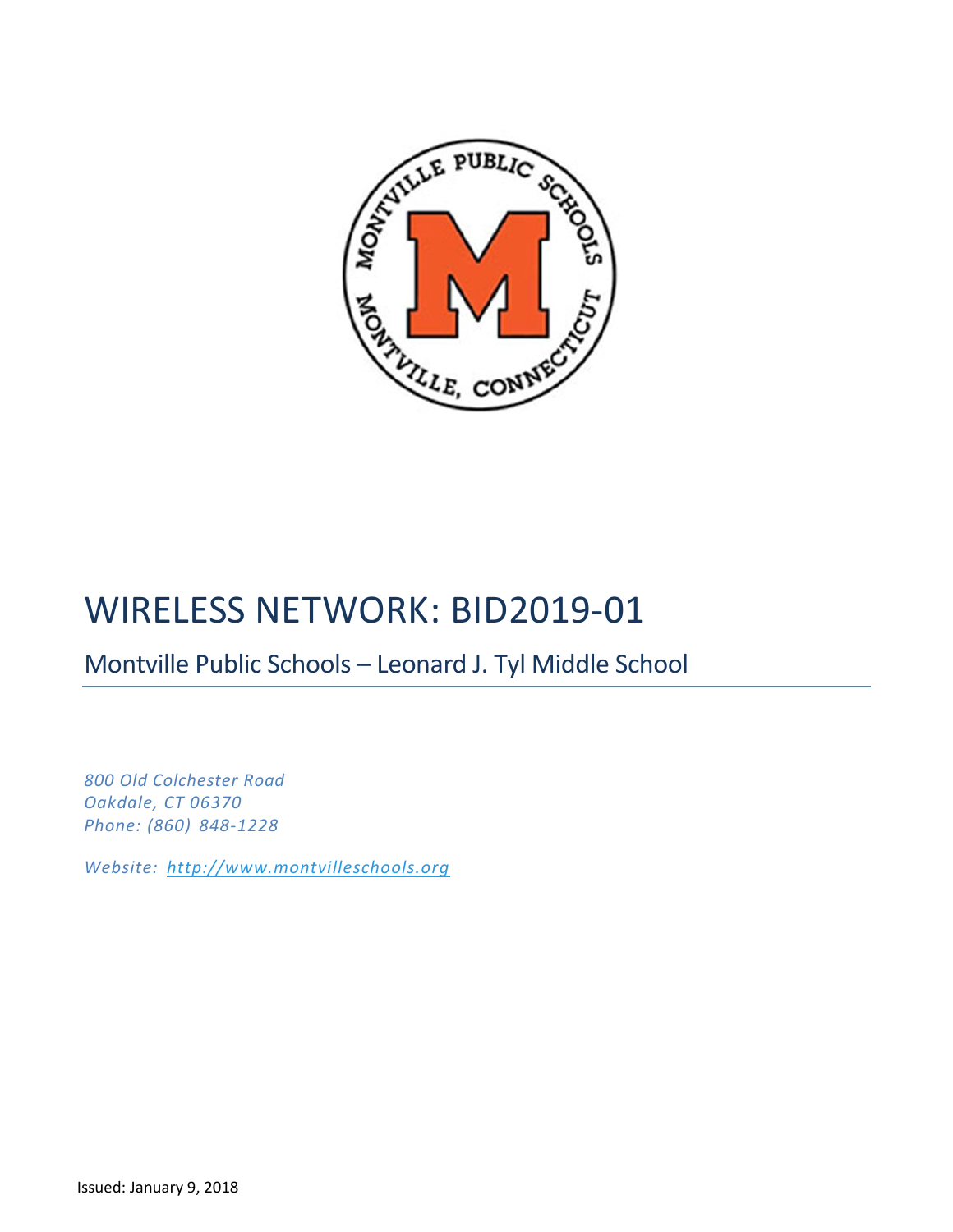#### **INTRODUCTION**

Leonard J. Tyl Middle School ("TYL") serves approximately 500 students. TYL has approximately 100 employees located at 166 Chesterfield Rd, Oakdale, CT 06370.

#### **1.0 Objective**

Montville Public Schools (MPS) is seeking proposals from qualified vendors to replace and upgrade the existing wireless network, coverage of wireless and related network infrastructure to support the additional access points for the Leonard J. Tyl Middle School as described in this Request for Proposal ("RFP"). The location, address and drawing for TYL will be included at the walkthrough. The address is specified in Appendix "A". The new wireless network shall be a controller or cloud based, enterprise class wired/wireless network compatible with a Cisco networking, Extreme networking and HP networking. The purpose of this RFP is to expand and replace our existing Meraki wireless infrastructure to provide coverage for the entire middle school, including 56 classroom spaces, Media Center, Cafeteria, Food Service Area, Maintenance, Gymnasium, Auditorium and front offices. We are estimating 80 access points, 6 48 port POE switches, cabling, 6 patch panels 6 battery backups and any other hardware/supplies for installation of access points and switches. The exact quantities will be determined by the vendor during the walk thru.

#### **2.1 Background**

The network infrastructure of TYL is approximately four years old. The current network is not capable of supporting the anticipated demands for high-densities of Wi-Fi enabled devices. The current access points are Meraki and need to be replace with newer Meraki access points or equivalent. The existing HP switches are linked by a 10-gig backbone. However, the existing Meraki switches need to be upgraded and expanded with additional switches compatible with and capable of being managed by the new wireless network. TYL is currentlystandardized on Active Directory 2016.

The TYL network infrastructure consists primarily of HP ProCurve switches and Meraki POE switches for the wireless, but network hardware and software from other manufacturersmay be considered, provided they match or exceed the capabilities of the existing Meraki switches. Vendor may have to increase the number of switches to power the access points. If additional switches are added, Vendor needs to provide battery backup.

A description of the current network and drawings will be handed out at the January  $30<sup>th</sup>$ walkthrough meeting.

#### **2.2 Scope of Service**

- 1) Vendor must complete an onsite review/survey to determine the placement of access points within the specified time frame as indicated in section 2.6 below.
- 2) The wireless network shall be designed by the Vendor to support atleast 40 highspeed wireless devices in each classroom. Computer Labs and Libraries shall be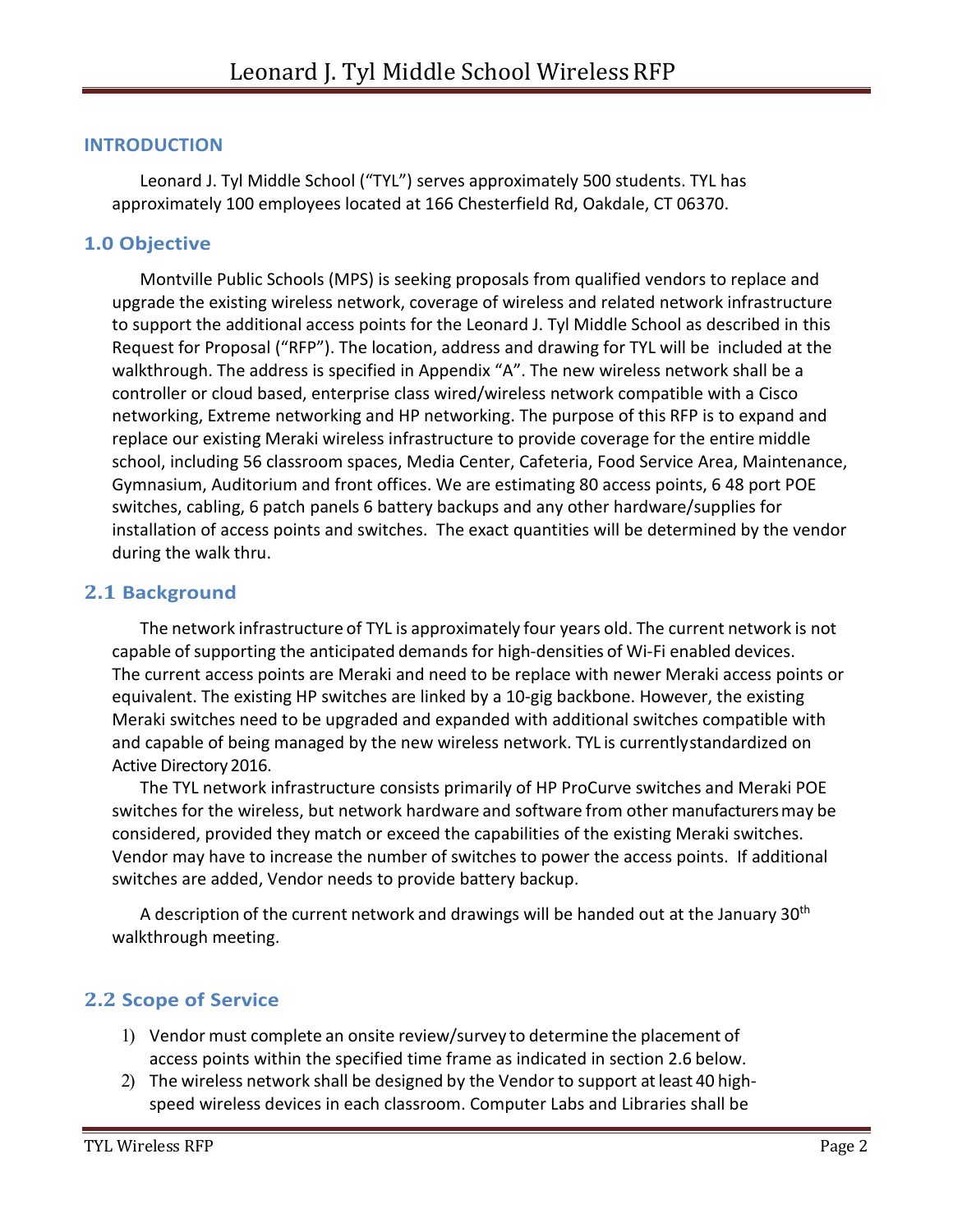designed to support at least 100 devices and cafeterias and the multipurpose building shall support up to 150 devices.

- 3) Patch panels and switch ports shall be added to each MDF/IDF hosting access points using switches equivalent to or better than the existing 10 gigabit switches. Ports shall be POE and added on a two for one basis. For every Access Point port needed, at least one additional port shall be available on the switch.
- 4) Vendor is responsible for configuring **all devices** needed to implement the new wireless network. MPS technical staff shall be consulted prior to making any and all changes to any MPS system.
- 5) The wireless network shall be configured to have multiple SSID's on dedicated VLAN's as defined by MPS technology staff during installation and setup. Secure enterprise level authentication shall be provided. MPS technology staff will be responsible for installing any services needed on TYL servers and will be consulted prior to Vendor configuring thoseservices.
- 6) A redundant controller or cloud base controller can be installed and configured with the existing Meraki network if Meraki is chosen.
- 7) The Vendor shall provide all physical installation.
- 8) Vendorshall work with MPS IT staff to configure a Guest VLAN and SSID that provides limited network access.
- 9) A complete post-installation site survey shall be completed to show that all educational and office spaces have a minimum RSSI of -65 dBm (in both the 2.4 GHZ and 5 GHZ bands) in all locations of those areas. This survey shall be provided to the district once complete.
- 10) All work not found in conformance with the intent of the proposal shall be repaired promptly at no additional charge toMPS.
- 11) The Vendor must provide a guarantee that the system will operate and perform as advertised when students and staff fully utilize the system. This includes minimum RSSI of -65 dBm (in both the 2.4 GHZ and 5 GHZ bands) in all designated spaces. The Vendor will be required to provide the appropriate devices at no charge if spaces are found that do not meet theserequirements.
- 12) Vendor will provide any additional and/or replacement wiring, patch panels, terminators and/or patch cables as needed to complete this project.
- 13) All cabling must be plenum cable.
- 14) Vendor will pull a building permit for the project.
- 15) Vendor is responsible for all project management; this is to be a turn-key solution with involvement of Montville IT staff limited to specification of network security parameters, VLAN definition, and installation of any needed services on MPS-owned servers.
- 16) Any or all existing access points not used in the project will need to be removed from the ceiling and given to MPS IT Staff. The existing Cat. 6 from unused access points maybe used for new access points or left above the ceilings for future use.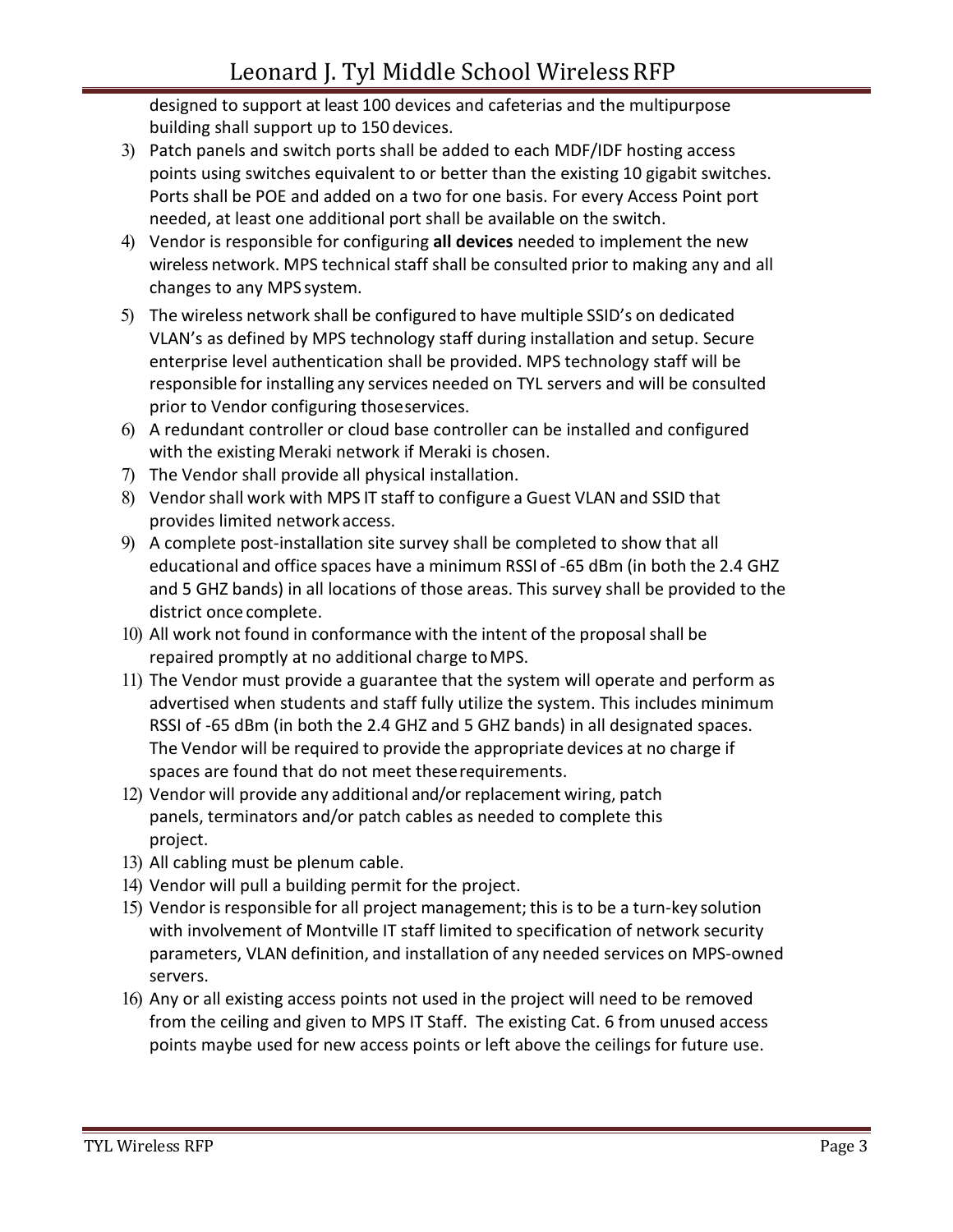## Leonard J. Tyl Middle School Wireless RFP

## **2.3 Specifications**

- 1) Equipment must meet or exceed the 802.11 a/g/n/ac and wave 2 standard.
- 2) The system must be Wi-Fi Certified for 802.11 a/g/n/ac or greater.
- 3) Each access point must be an array of at least 2 radiosthat support 802.11 a/g/n/ac
- 4) Each access point must have at least 1-gigabit Ethernet port.
- 5) Mounting brackets
- 6) Software and firmware updates for 5 years bundled or longer
- 7) Each access point must support VLAN tagging on individual SSID's.
- 8) Each access point must include spectrum analyzing capabilities.
- 9) Each access point must have the ability to switch users from the 2.4 GHz spectrum to the 5 GHz spectrum automatically as needed for client load balancing purposes.
- 10) Each individual radio in an access point must be manageable i.e. increase/decrease RX/TX, capable of setting different security protocols per radio, etc.
- 11) Access points must have adaptive antenna technology and not transmit 100% of the time in an omnidirectional pattern.
- 12) Each switch proposed must be compatible with and have equal or greater capabilities to the HP switches at TYL.
- 13) Each switch will have sufficient gigabit ports to meet the two to one requirementfor switch ports.
- 14) Each switch will have sufficient power over Ethernet (POE) ports to meet the two to one requirement for switch ports.
- 15) Any area that does not have a drop ceiling will require a wall mount bracket or other mounting option and suitable wiring raceways and moldings to achieve a finished installation appearance.
- 16) TYL prefers new network cabling drops be installed for each connection. Category 6 cabling is required. Each node must be properly terminated, tested and verified with appropriate documentation. Use of long patch cables (greater than 15') is prohibited from an existing wall jack. Vendor will be responsible for any additional or replacement cabling.
- 17) A minimum throughput of 10 mbps per connected device is required.
- 18) Vendor will provide a list of access points with Room numbers/location and MAC Address.
- 19) Centralized management of proposed access points, including:
	- a. Configuration management
	- b. Global configuration changes
	- c. Ability to load floor plans into the centralized management to create heat maps
	- d. Monitoring capabilities for spectrum analysis and wireless intrusion detection/ protection
	- e. Radio management that assigns channels, helps avoid RF interference
	- f. Security options including WPA2, 802.1X with Radius secure authentication and rogue access point detection
	- g. Auditing
	- h. Delegated administration

20) **Reimbursement method for E-rate will be SPI.**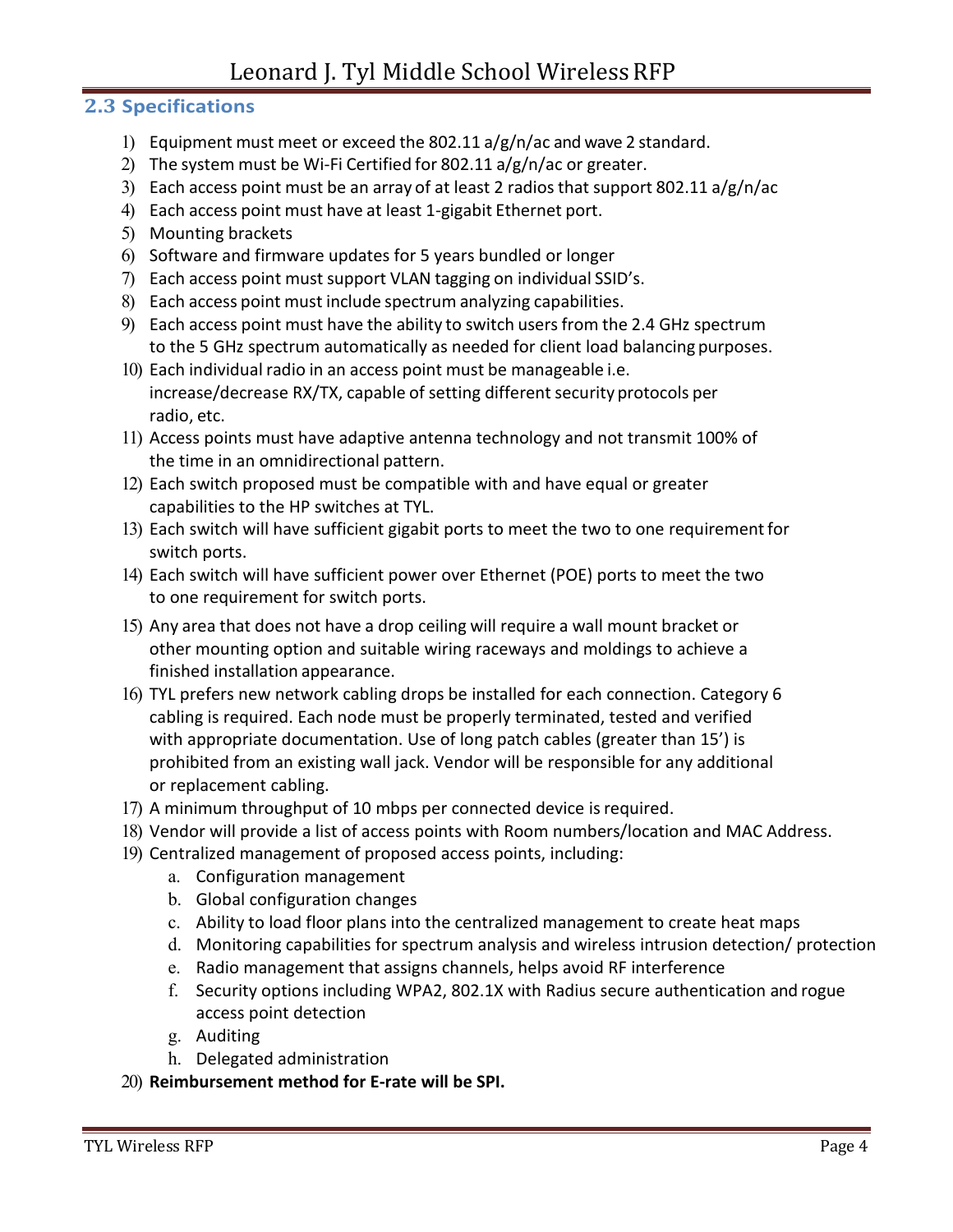## **2.4 Warranties**

All warranties by Vendor and manufacturer on both products and labor must be specified in the proposal. The Vendor's warranties shall commence with acceptance of/or payment for the work in full. Minimum acceptable warranty on hardware, parts, and labor is 3 years.

#### **2.5 Service**

The Vendor must provide terms of service should repair become necessary and the work and materials needed that are not covered underwarranty.

#### **2.6 Vendor Site Visits**

TYL will have one walk through for all Vendors on January 30th at 10:00 am. Vendors may not arrange a private site.

Site Visit Address:

Leonard J Tyl Middle School 166 Chesterfield Rd Oakdale, CT 06370

#### **3.1 Evaluation Methodology**

Each proposal will be evaluated based on criteria and priorities as defined by TYL, who will choose the submission that, taken as a whole, and in TYL's sole opinion, is in the best interest of the organization. Proposals should address the evaluation criteria itemized below.

The evaluation criteria include, but are not necessarily limited to, the following:

- Price for all parts, labor, design, project management, programming, and shipping and handling.
- The proposal's alignment with the desired solution as described in section 2, above.
- The Vendor's overall performance record, including responsiveness and reputation based upon feedback from available references.
- The perceived quality of the Vendor's response, including completeness, accuracy and appropriateness.
- Stability/risk of Vendor, including assessment of risk that they may not be able to fulfill responsibilities.
- Vendor location for base of operations and support personnel.

#### **3.2 Evaluation Criteria**

- $\bullet$  Price 35%
- Service and Support location and experience –25%
- Installer Qualifications and Experience 15%
- Quality of References –15%
- Attendance of Meeting 10%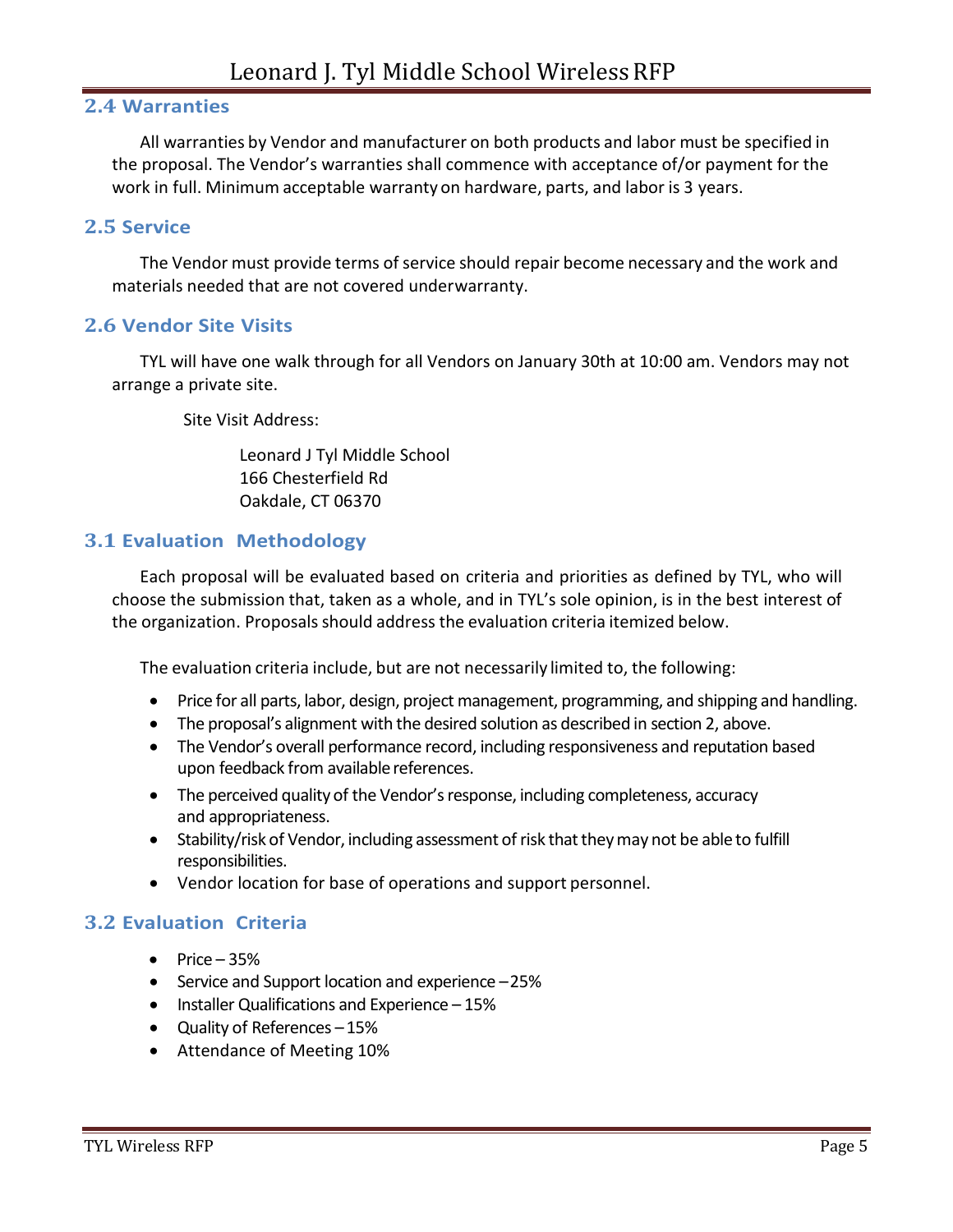## **TERMS AND CONDITIONS OF REQUEST FOR PROPOSAL (RFP)**

#### **4.1 Response Submission**

Responses to this RFP must be submitted and delivered to MPS as "sealed bids" no later than 1:00 p.m. on Monday, February 25<sup>th</sup>, 2019 ("Final Submission Date"). Proposals must include a digital copy on CD or flash drive. Acceptable digital formats include Word or PDF. It is the sole responsibility of the respondents to ensure that their responses arrive in a timely manner. MPS will reject all late arrivals. Envelopes containing responses to this RFP shall be so marked as to be easily identified as containing RFP proposals. The outside of the envelope shall be identified as follows:

> **"Wireless Network Proposal: Bid 2019-01"** Montville Public Schools Attn: Nichols Savoie 800 Old Colchester Road Oakdale, CT 06370

Oral, telephone, electronic mail or fax bids shall not be considered, nor will modifications of proposals by such communication be considered. The completed proposalshall be without erasures or alterations. Delivery of the proposals will be considered authorized by the service provider to make a contract, if awarded.

Responses to this RFP shall be provided as one quotes. The quote will cover the wireless Access Points, cabling and switches needed to support the wireless installation. A vendor does need to provide a quote for the entire solution. Individual quotes for each part will be considered.

Any questions should be made in writing via e-mail to Mr. Nicholas Savoie, [erate@montvilleschools.org](mailto:erate@montvilleschools.org) Director of Technology by 3:00 pm February 13<sup>th</sup>, 2019. All questions will be posted on the website (www.montvilleschools.org) under Quick Links, RFP's. No phone calls will be taken.

#### **4.2 Proposal Preparation Instructions**

- 1) **Cover Letter** (maximum 1 page)
- 2) **Proposal Summary** Please summarize your response and your company's qualifications. Additionally, you may use this section at your discretion to articulate why your company's products and services are uniquely suited for enterprise networking.
- **3) Services Requested –**
	- Creation of a solution to replace/expand the wireless network at Leonard J. Tyl Middle School. The total number of access points will be finalized at time of contract signing, as quantities and locations may change.
	- A mandatory walk through/site survey is required of the facility for determination of quantities and locations of Access Points. Heat maps are to be provided to the district from the survey. The site survey will not be a cost charged to the district.
	- Additional features and functionality of proposed products that enhance the delivery of existing or new services to Leonard J. Tyl Middle School. These could include things like centralized management, heat maps, detection of interference devices and rogue access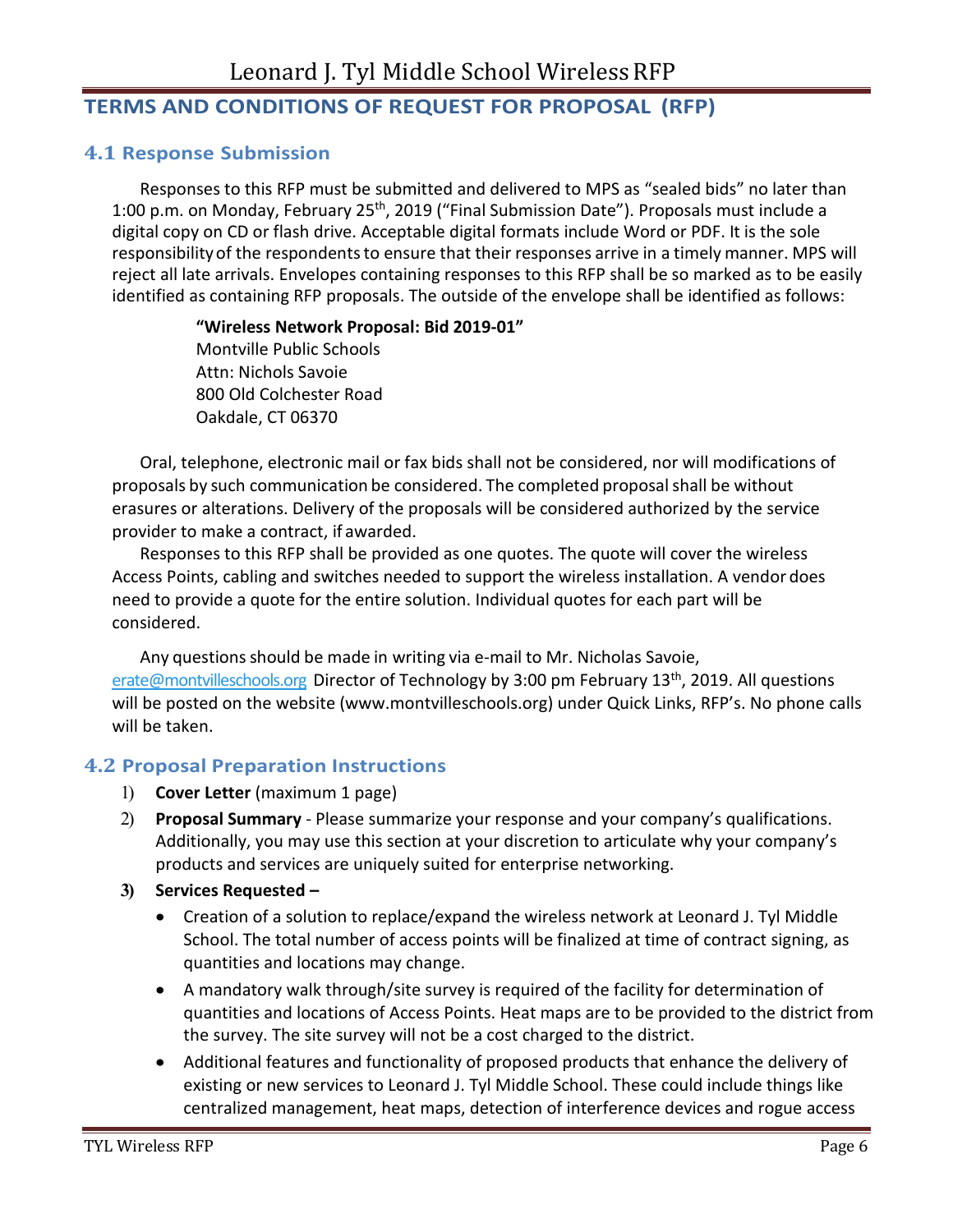points.

- Monitoring tools and ongoing maintenance should also be included in responses.
- Access points must be engineered to obtain maximum performance using techniques such as installing them below the tile on the ceiling grid, avoiding light fixtures, etc.
- Any additional applicable wiring for access points using Cat 6 or 6A cabling.
- Vendor must collect existing network configurations from switches to be replaced for the new equipment
- Switch assembly, staging and applying migrated configurations
- Onsite installation and final configuration of switches, Remote fine tuning after onsite installation
- The plan for equipment must include new, not refurbished or remanufactured equipment
- Switch stacks must be engineered to be resilient to switch failure using stacking technology, redundant power supplies, and other failsafe technologies
- Documentation supporting the estimated life cycle of proposed products and product families, warranties and maintenance contracts, and any other information that would support an ongoing replacement program.
- Installation, activation and configuration of the Access Points, and wireless network switches must be completed by the vendor and configured to Montville Public School standards.

### **4) Cost Proposal**

Pricing tables must be included for services as proposed by the vendor. Additionally, the cost proposal should address the following points:

- Vendors should provide separate pricing schedules for each component you are responding to: access points, switches, software, Installation, etc. It is the MPS's expectation that proposed prices will be honored throughout the term of a negotiated agreement.
- Vendors are to respond to complete solutions. Partial solutions will not be considered. The MPS welcomes cost-effective alternatives to products or designs which the vendor deems to be worthy of consideration. In cases where an alternative is being suggested, we request that you provide the rationale for the alternative.
- Please list all one-time charges and fees, such as for installation.
- Please describe your preferred pricing strategy for the products and services you would propose.
- Please identify if you are bidding on any other services from an MPS 470 application for Erate year 2019, and if there is any impact on how you priced your response to this RFP.
- Please list any optional or supplementary products or services you are proposing and the benefit to the MPS, and how they would be priced.
- Please indicate the assumptions you used to develop the pricing strategy, or any other part of your proposal.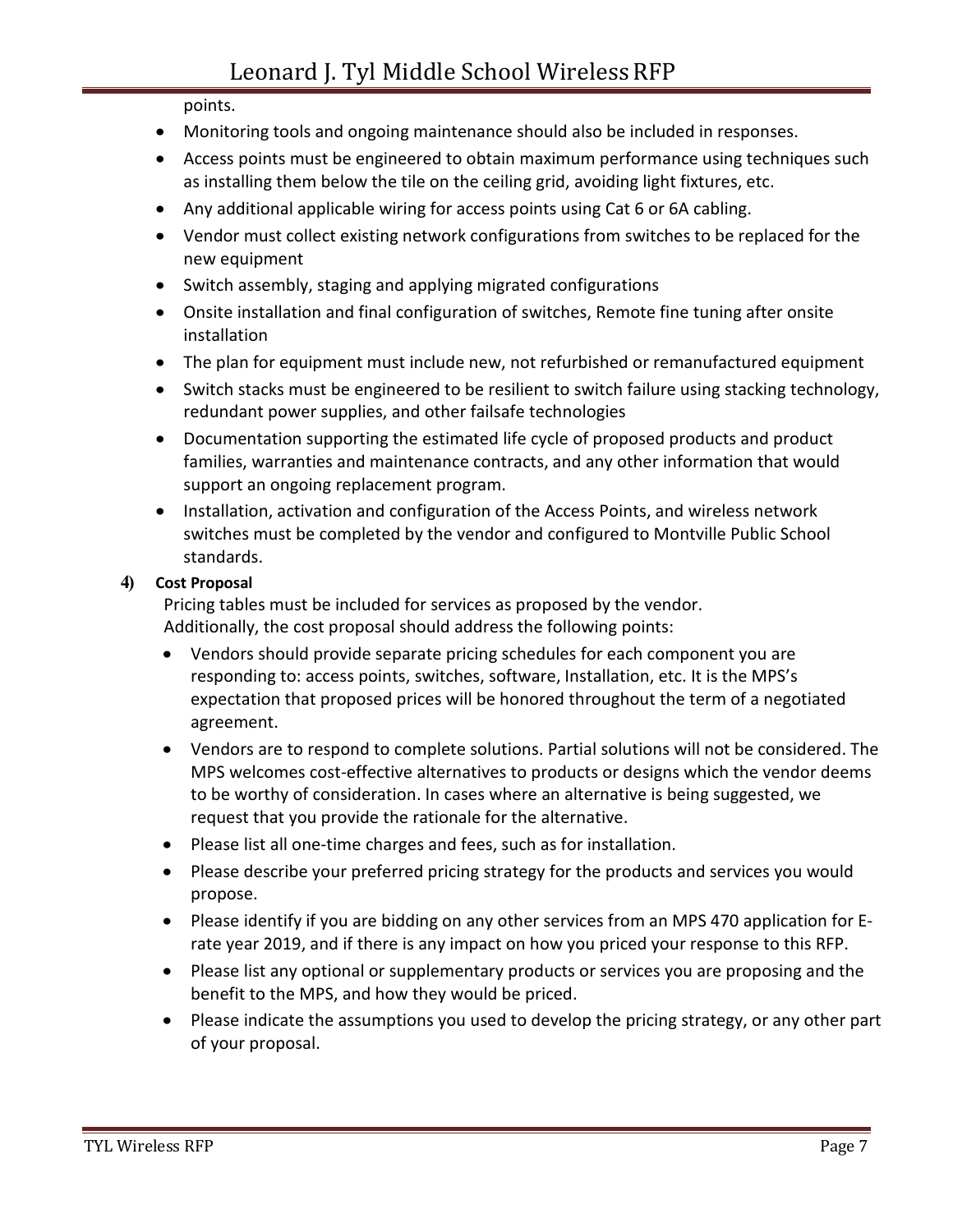#### **4.3 Costs Associated with Preparation of the Vendor's Response**

MPS will not be liable for any cost incurred by the respondentsin preparing responsesto this RFP or negotiations associated with award of a contract.

#### **4.4 Proposal Binding Period**

**1)** All prices quoted in The Vendor's response for will firm until completion of project. The project will be contingent upon e-rate funding and BOE funding. MPS will not start the project until the funding commitment letter is received from E-rate. **Reimbursement method for E-rate will be SPI.**

#### **4.5 Bid Opening Procedure**

All bids will be opened at 1:00 p.m. on February 25<sup>th</sup> 2019, and all bidders and other interested persons are invited to be present. Bid opening will take place at the Montville Public School District Board of Education Office at 800 Old Colchester Road, Oakdale, CT 06370.

Vendors are welcomed to attend, but attendance is not mandatory. Lack of attendance will NOT be construed to indicate lack of interest nor will it reflect negatively on Vendor during review of proposal.

#### **4.6 Omissions**

Omissions in the proposal of any provision herein described shall not be construed as to relieve The Vendor of any responsibilityor obligation to the complete and satisfactorydelivery, operation, and support of any and all equipment orservices.

#### **4.7 Evaluation of Responses**

MPS may at its discretion and at no fee to MPS, invite any Vendor to be available for questioning during the response evaluation for the purpose of clarifying statementsin the response. Further, MPS may, at Vendor's expense, request Vendor to meet with MPS for a personal interview.

#### **4.8 Right to Reject**

MPS reserves the right to accept or reject all proposals or sections thereof and when the rejection is in the best interest of MPS and reserves the right to award without further discussion. MPS reserves the right to waive minor irregularities of any proposal and to negotiate the terms of any proposal.

#### **4.9 Basis of Award**

MPS will award a contract based on the following terms:

- 1) Must have a current USAC SPIN and SPAC. (Reimbursement method for E-rate will be SPI.)
- 2) References of at least three (3) installations of similar application size and complexity. (All references should include: a contact person, dates of work, mailing address and telephone numbers.)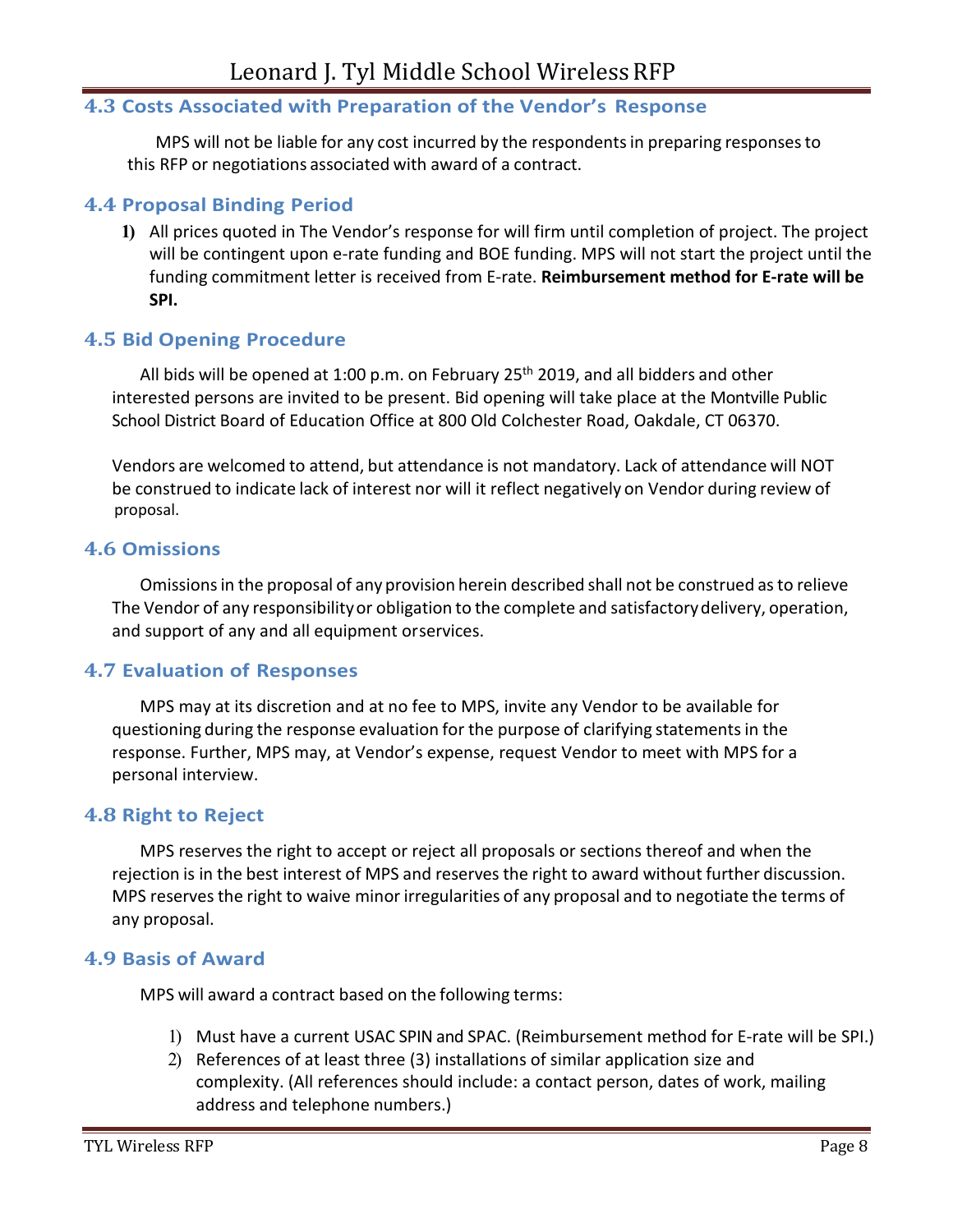- 3) Proof of certifications and qualifications for all engineers and installers associated with this project.
- 4) Issuance of a Purchase Order will be contingent upon final approval and acceptance by MPS.

## **4.10 Insurance Requirements**

Within ten (10) days after notification of award, The Vendor shall furnish to the Montville Public Schools a Certificate of Insurance showing compliance within the following limitations:

- 1) The Vendor agrees to comply with the provisions of Worker's Compensation Laws of the State of Connecticut.
- 2) It shall be stated on every policy or Certificate of Insurance, as the case may be, that "The insurance company agrees that the policy shall not be canceled, changed, or allowed to lapse until ten (10) days after the Montville Public Schools has received written notice as evidenced by the return receipt of registered mail, and it is agreed further that as to lapsing, such notice will not be valid if mailed more than fifteen (15) days prior to the expiration date shown on the policy."
- 3) The Vendor shall maintain other insurance (with the limits shown below) that shall protect The Vendor and Montville Public Schools from any claim for property damage or personal injury, including death, which may arise out of operations under this contract, and the Vendor shall furnish the Montville Public Schools with certificates and policies of such insurance as follows.

Below is a list of the insurance coverage that must be procured by The Vendor at his own expense. The Vendor agrees to follow instructions indicated in each case:

The Montville Public Schools Protective Liability Insurance:

• Personal injury, including death, limits of \$1,000,000.00 for each person and \$1,000,000.00 for each accident.

Vendor's Public Liability Insurance:

- Personal injury, including death, limits of \$1,000,000.00 for each person and \$1,000,000.00 for each accident.
- Property Damage limits of \$100,000.00 for each accident and \$500,000.00 for the aggregate.

## **4.11 Questions**

For questions or comments regarding this RFP process or the RFP documents, please submit your questions or comments in email. You may submit questions and/or clarification in writing until 3:00 pm Wednesday, February 13<sup>th</sup>, 2019. If it becomes necessary for Montville Public Schools to revise any part of this RFP, or to provide clarification or additional information after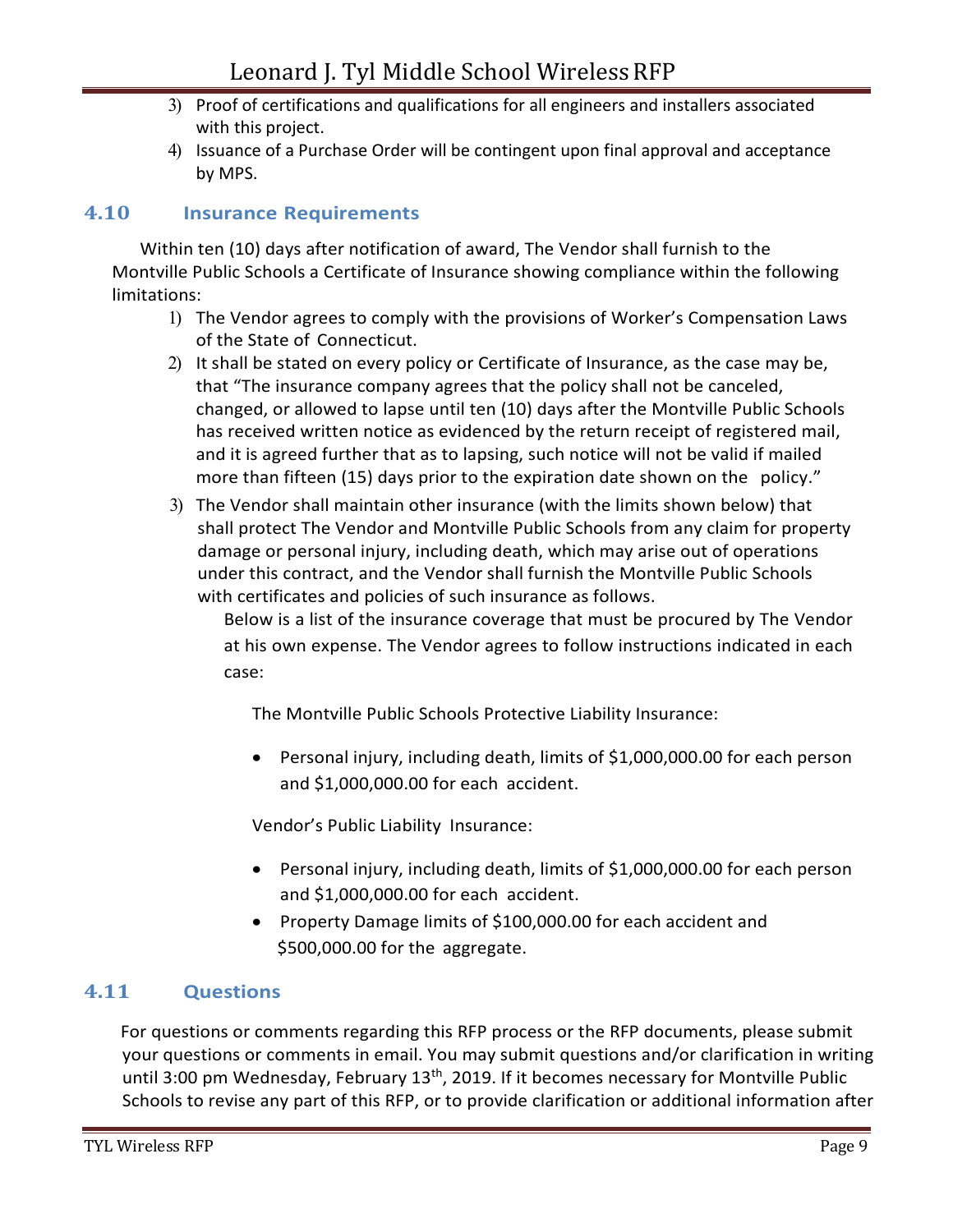the documents are released, MPS will post addendums to the MPS website, www.montvilleschools.org.

> Please Submit questions via email to: Nicholas Savoie erate@montvilleschools.org

### **4.12 Governing Law**

All RFPs and related documents submitted to the Montville Public Schools by the Vendor are governed under the laws of the State of Connecticut.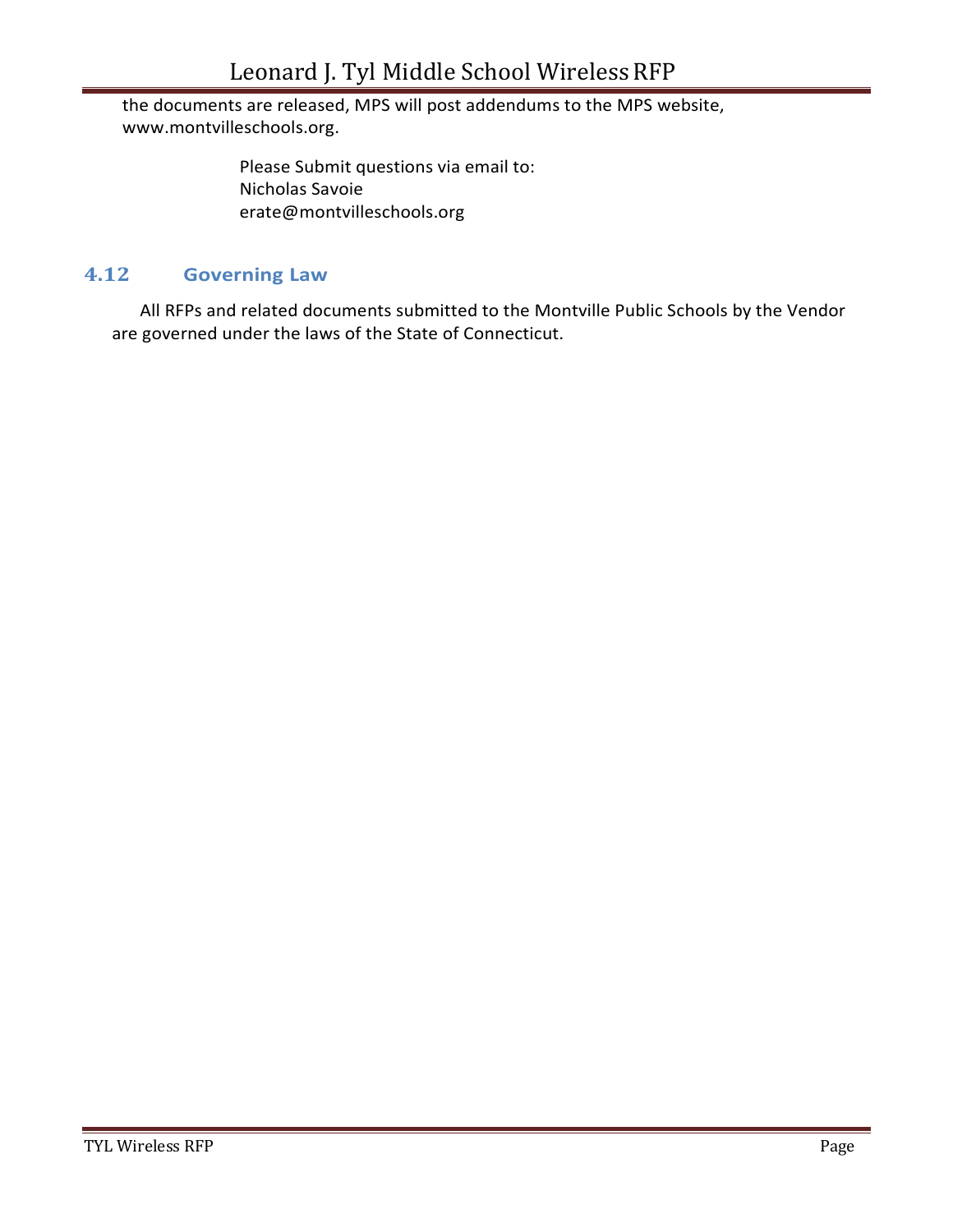#### **APPENDIX A**

#### **Addresses for locations:**

### **Leonard J. Tyl Middle School**

166 Chesterfield Rd Oakdale, CT 06370